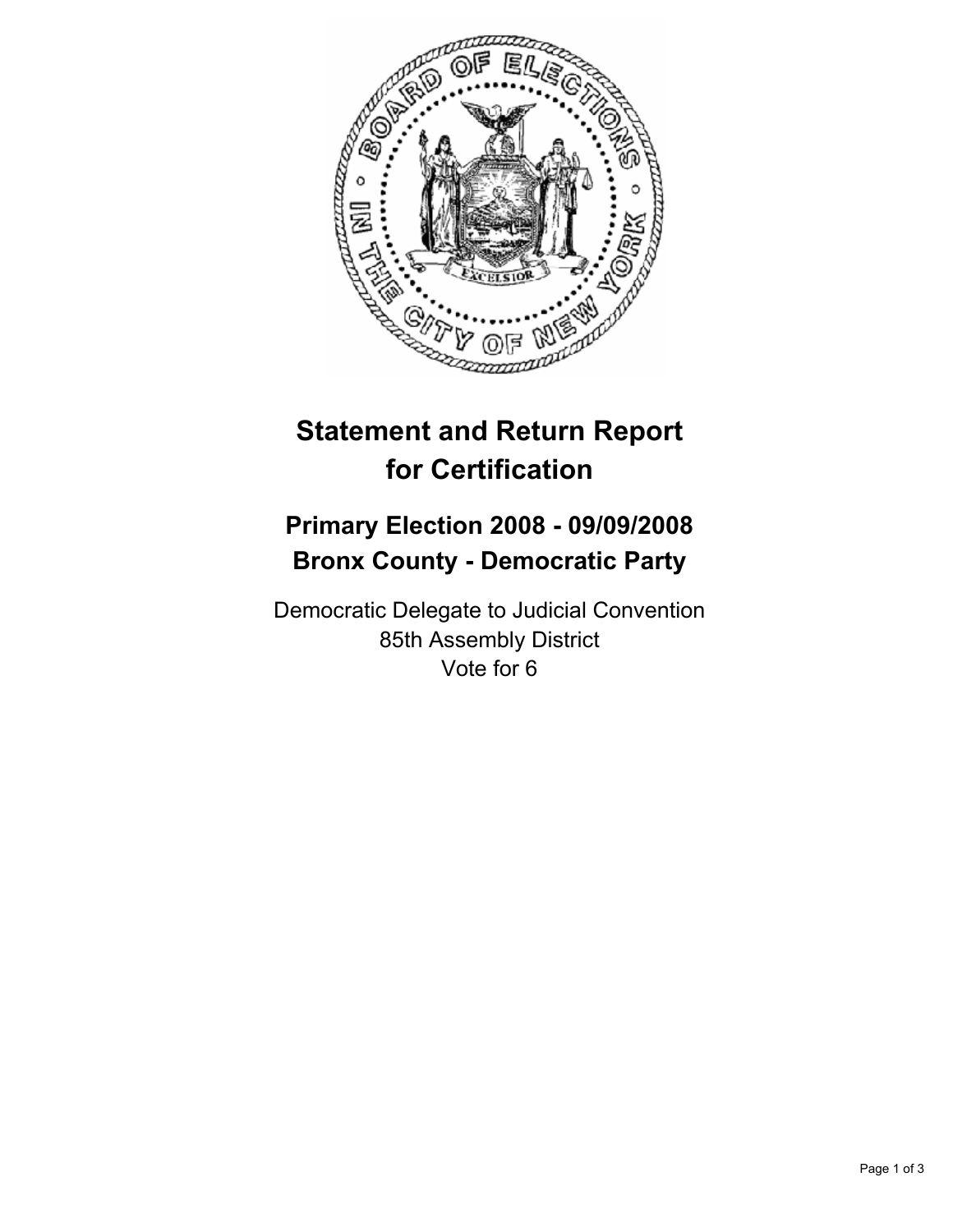

## **Assembly District 85**

| <b>Total Votes</b>           | 9,909 |
|------------------------------|-------|
| <b>GENISE GUERRERO</b>       | 1,063 |
| <b>HELEN REYES-JACOBE</b>    | 1,066 |
| <b>MARLENE ROJAS</b>         | 1,263 |
| <b>CAMELLA PINKNEY-PRICE</b> | 1,622 |
| <b>MARCOS CRESPO</b>         | 1,402 |
| <b>ELLEN FRATICELLI</b>      | 490   |
| EDWARD PADILLA               | 1,078 |
| <b>YOLANDA MENESES</b>       | 823   |
| <b>VIOLETA CASTRO</b>        | 1,102 |
| <b>AFFIDAVIT</b>             | 257   |
| ABSENTEE/MILITARY            | 98    |
| <b>EMERGENCY</b>             | 13    |